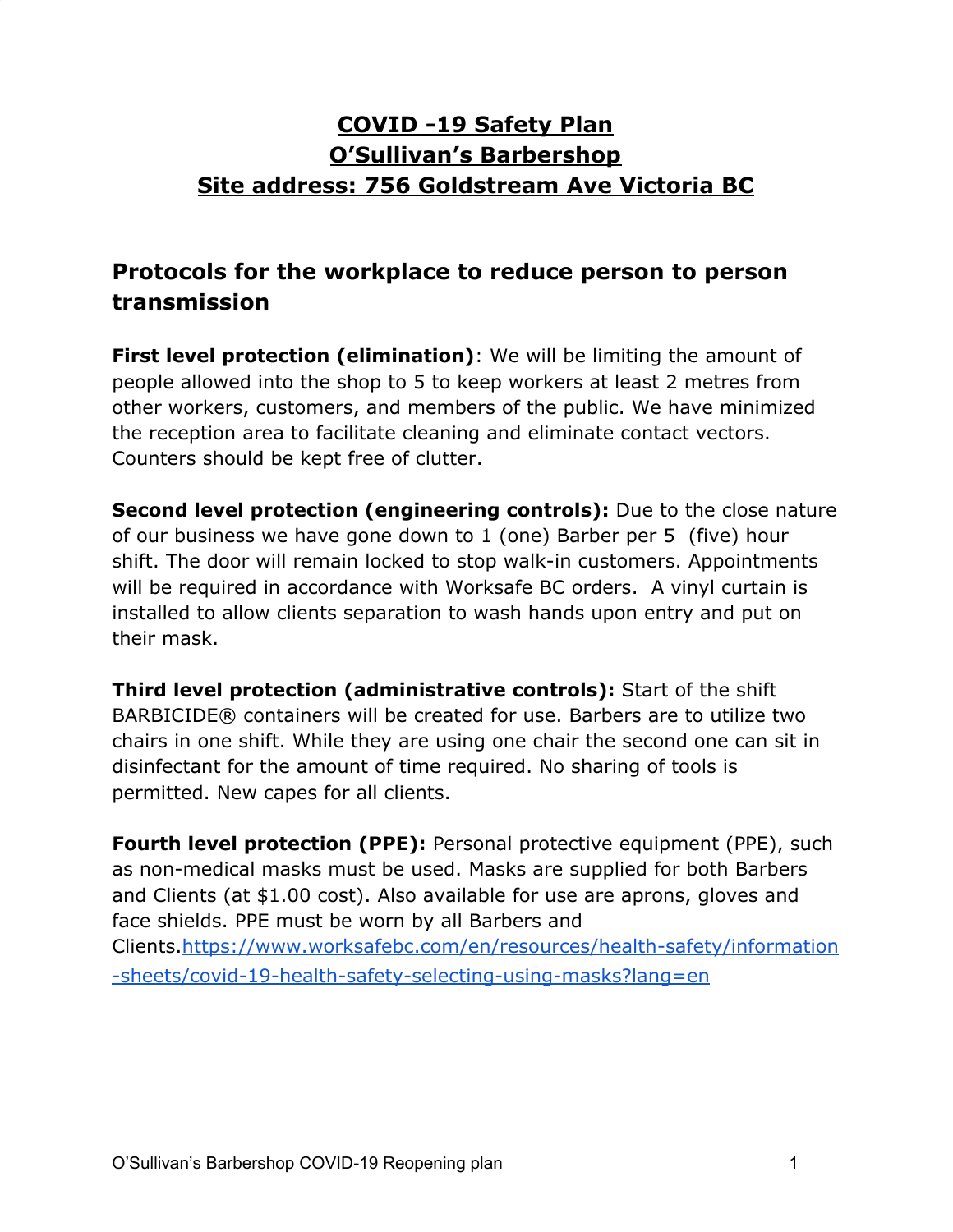## **Client Management**

- Ask clients when booking whether they have symptoms of COVID-19. Ask them to cancel their appointment if they develop symptoms or have a family member who is confirmed or suspected of COVID-19. *Remind clients of this policy when they arrive for their appointment.*
- You must keep a personal record of all client names you have seen.
- Appointments must be only booked on the half hour if it is 24 hrs before the appointment time. Additional time slots may become available on the day based on current workload.
- Phone numbers of clients must be written in the book. This safety measure is in place if contact is needed.
- Advise clients to remain outside the premises until their scheduled appointment time. Clients will be called in when proper disinfecting procedures are completed.
- Clients should arrive alone if possible (i.e., no children, friends or family accompaniment allowed). Be considerate for disabled individuals and those persons who require accompaniment (e.g. a parent or guardian). One parent for one child.
- Eliminate booking large groups for services.
- Door must remain locked during appointments.
- Avoid shaking hands or other unnecessary physical contact.
- Ask clients to remove and replace their own jacket.
- Have all clients wash their hands or use alcohol-based hand sanitizer upon entering.
- Clients must wear a mask. If they do not bring their own, they can purchase one for \$1.00.
- Handwashing. All workers will wash hands before and after each client, at the beginning and end of shift, after handling money and after touching used towels, gowns, tools and equipment, and delivery items.
- For retail-only sales, arrange in advance and schedule a pick-up time to avoid overlapping of service clients waiting in reception, or checking in or out for services.
- If a client refuses to wear a mask, service must be denied.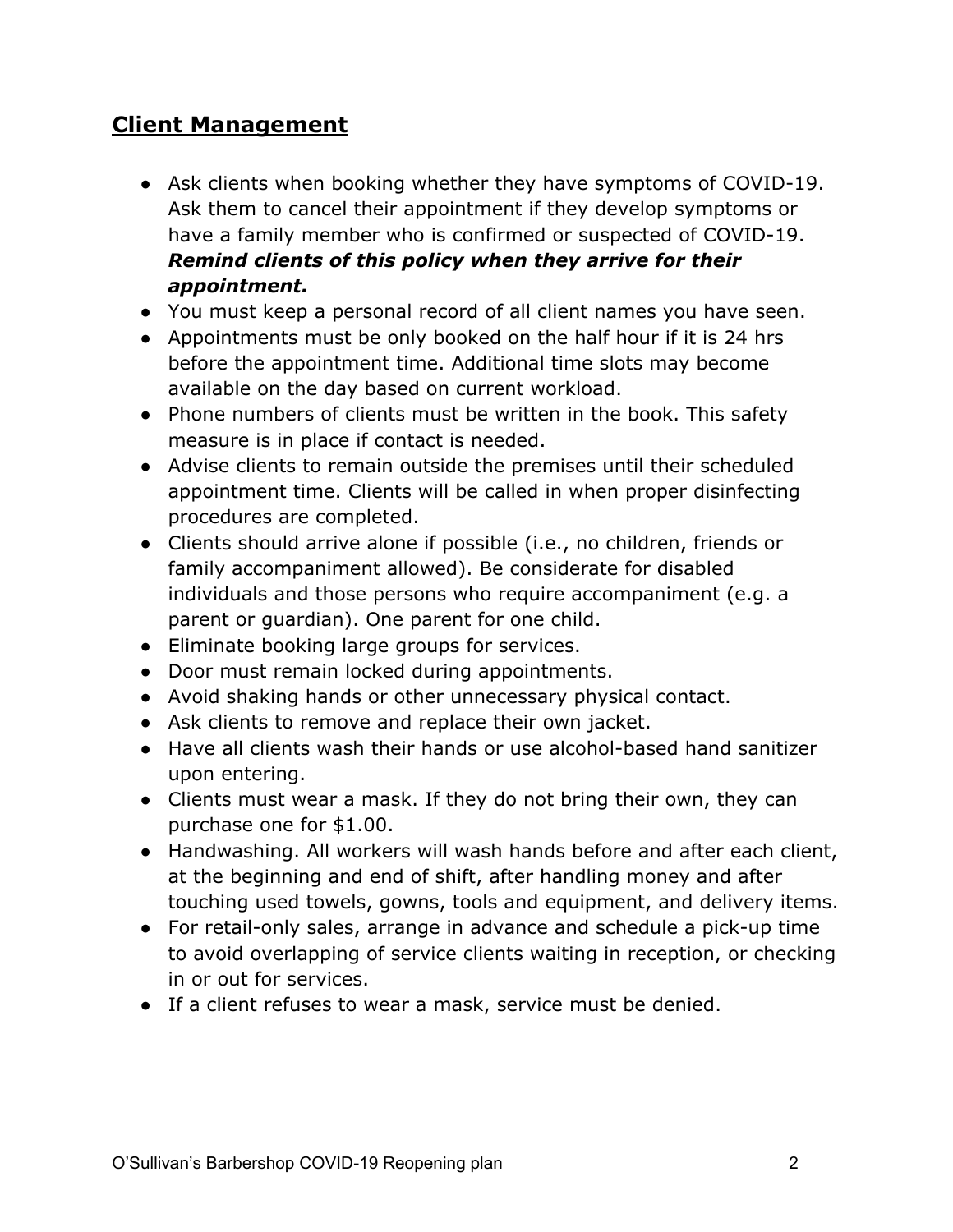## **Providing Personal Services**

- For services where physical distancing cannot be maintained and other control measures such as barriers cannot be used, masks will be worn to reduce the risk of transmission. Cloth and surgical masks may not protect the wearer from the virus because they do not form a tight seal with the face, but they can reduce the spread of the wearer's respiratory droplets to others. For that reason, clients should be required to wear masks for these services to protect workers. Workers should also wear masks to protect clients. (*Refer to WorkSafeBC guidance on selecting and using masks and handout in Operating Plan)[https://www.worksafebc.com/en/resources/health-safety/informa](https://www.worksafebc.com/en/resources/health-safety/information-sheets/covid-19-health-safety-selecting-using-masks?lang=en) [tion-sheets/covid-19-health-safety-selecting-using-masks?lang=en](https://www.worksafebc.com/en/resources/health-safety/information-sheets/covid-19-health-safety-selecting-using-masks?lang=en)*
- Inform clients that masks will be required for their services at the time they book the appointment. Masks for clients will be provided at the cost of \$1.00 for those who have not brought their own. If clients refuse to wear a mask, service must be denied.
- Restrict or prohibit services identified as "high risk" where appropriate controls cannot be implemented. This includes Beard, Mustache and Shaving services that require close contact over extended periods and where clients cannot wear masks.
- Allow workers to wear gowns, smocks, or aprons to cover street clothing. You must launder at the end of each workday.
- Strict hand washing practices must be followed. This includes washing hands before and after every client, after breaks or using the washroom or after disinfecting tools and other surfaces. Avoid touching the face (eyes, nose, and mouth) while providing services to clients.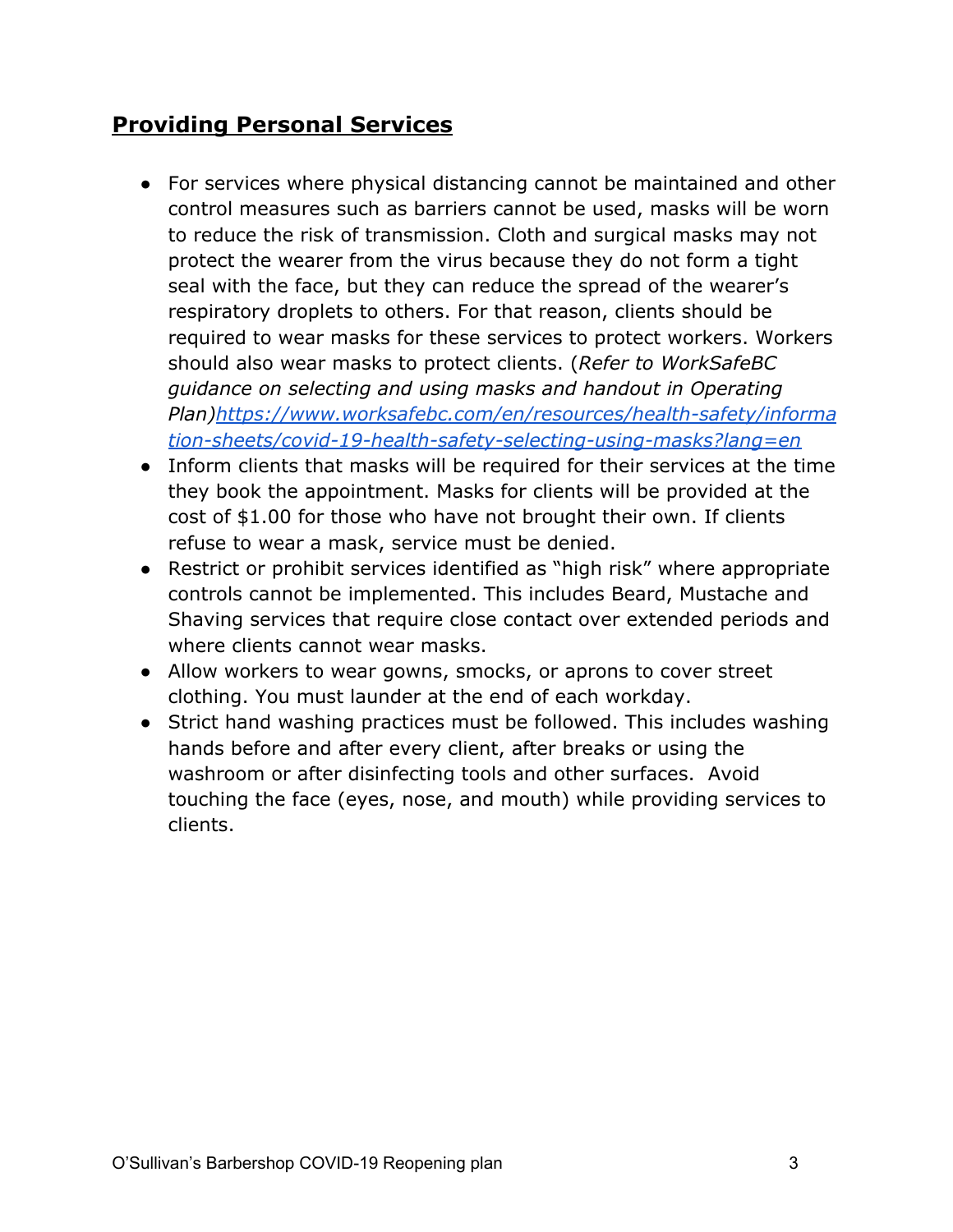# **Tools and equipment**

- **Tools** must be maintained in proper working order.
- **Combs**
	- A new comb must be used on every client. if a comb comes in contact with the floor or bodily fluid it also must be changed immediately.
	- After use a comb is used it **must** be **FULLY submerged** in Sanitizing Solution as per contact guidelines of product. Contact time refers to the length of time an implement or surface must stay moist with disinfectant to be effective against pathogens (bacteria, virus, fungus) listed on the label. For BARBICIDE® the contact time is 10 minutes of moist contact to be effective.
	- Must be rinsed and dried with a paper towel after disinfecting.
	- Sanitized combs need to be stored in a covered container.

#### **● Clippers/Guards**

**○** must be cleaned and disinfected between clients. Use of products such as Wahl Spray on Disinfectant ( contact time is 5 minutes) and or CLIPPERCIDE® Spray (contact time is 10 minutes)of moist contact to be effective.

#### **● Scissors**

**○** must be cleaned and disinfected between clients. Use of products such as Wahl Spray on Disinfectant (contact time is 5 minutes),CLIPPERCIDE® Spray (contact time is 10 mins) or BARBICIDE® (the contact time is 10 minutes) of moist contact to be effective.

#### ● **Capes**

○ New capes for each client along with a Barber Towel. (eg SANEK® NECK STRIPS or Gibsons Towel). After use, the cape must be placed in the marked sealed bin and the towel in a sealed garbage can.

#### ● **Chairs**

- Must be cleaned between clients. Proper cleaning is as follows:
	- 1. Remove all debris from chair
	- 2. Sanitize chair seat, back and arms by either using a PREempt<sup>™</sup> Wipe or BARBICIDE®Spray and paper towel.
	- 3. After Contact time has been passed. Chair needs to be wiped with soap and water. Contact time varies between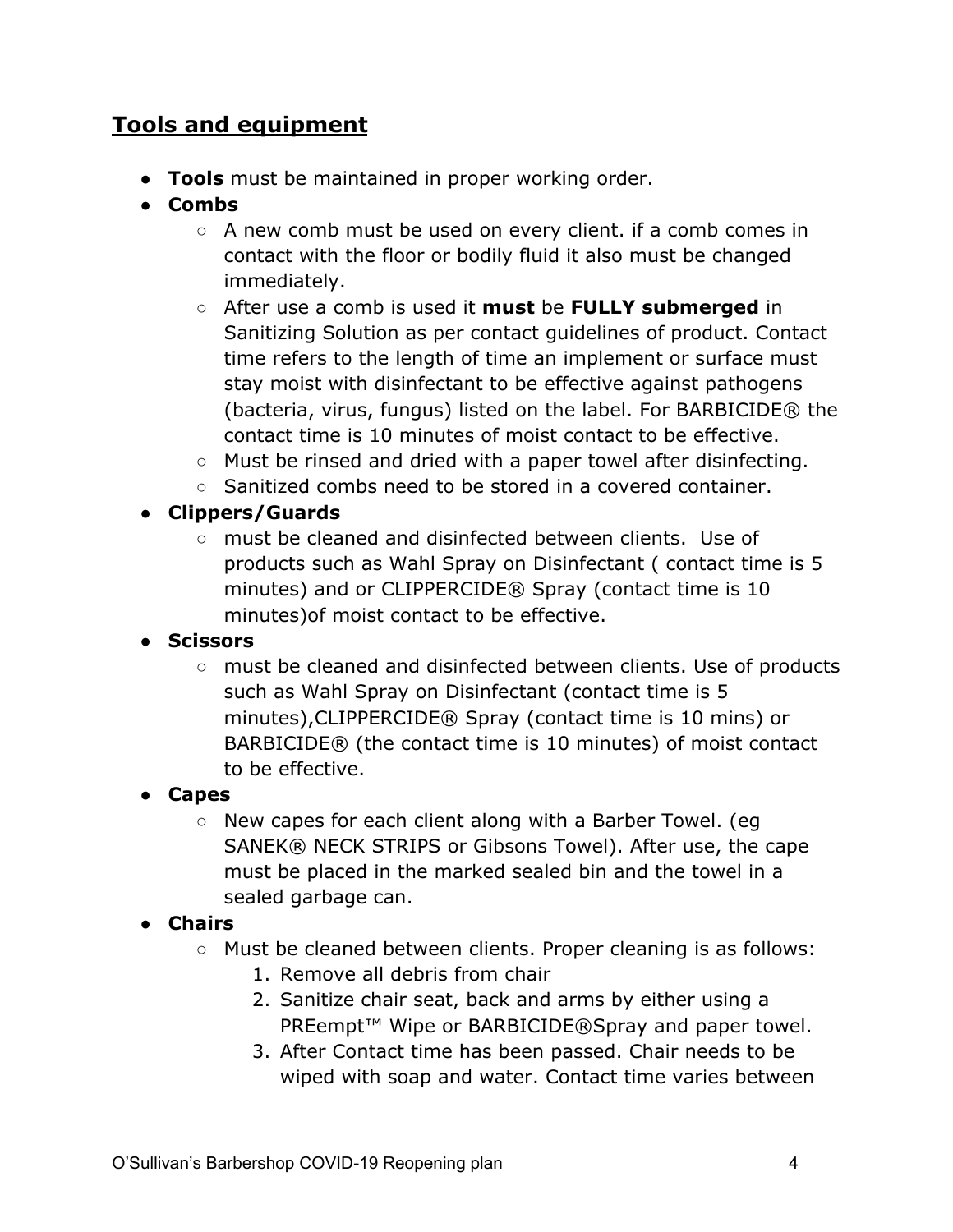products. PREempt<sup>™</sup> Wipe contact time is 3 mins; BARBICIDE® spray is 10 mins.

- **Countertop Sanitizer** (eg BARBICIDE®)
	- Is to be mixed upon start of shift as per BARBICIDE® concentrate directions. *It is mixed correctly by adding 2 oz (1/4 cup) concentrate to 32 oz (4 cups) of cold water.* At end of shift empty container.
- Each worker must have their own set of tools.
- Single-use items, such product applicators, barber towels (eg Gibsons) to be discarded properly after use.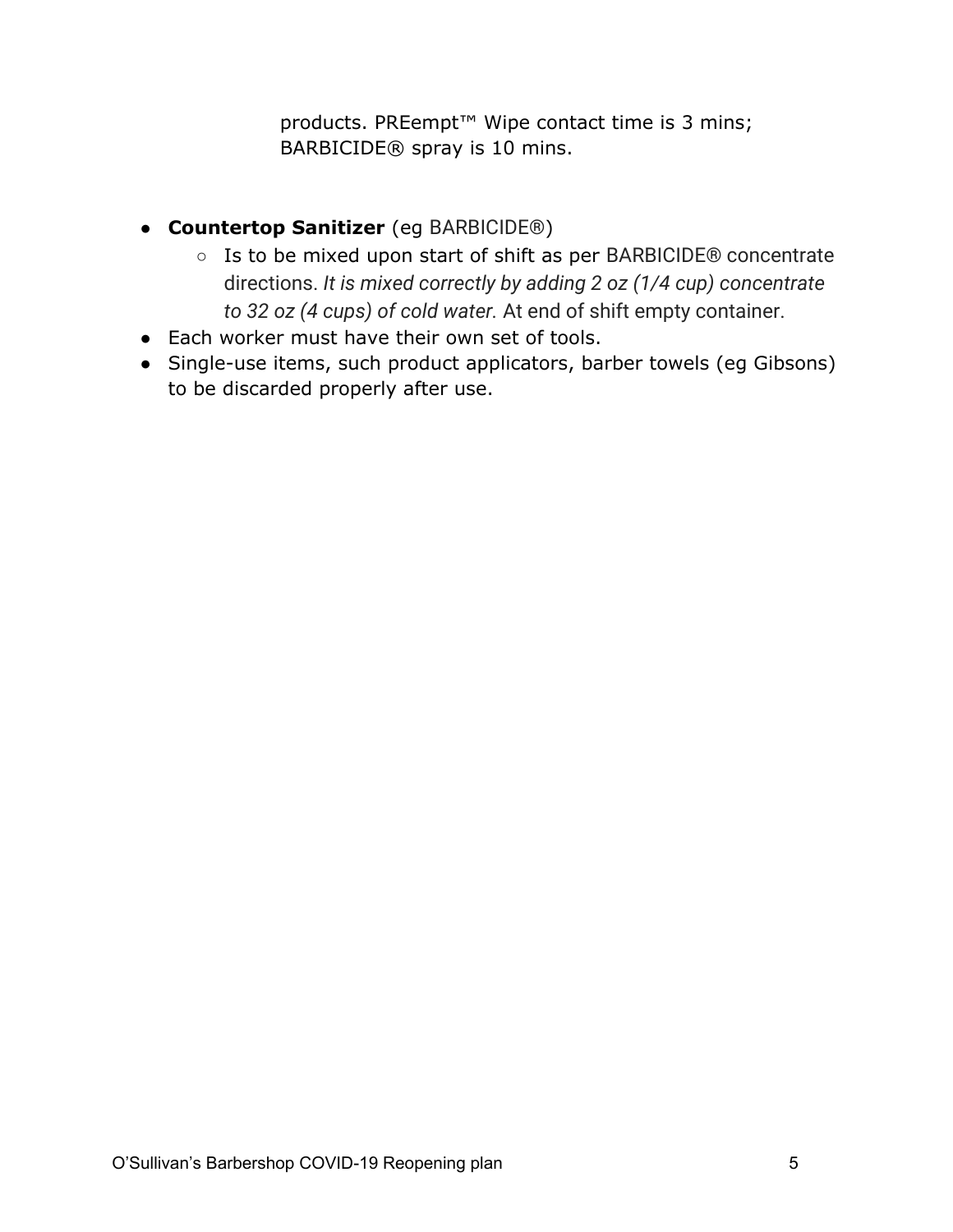# **Reducing the Risk of surface transmission through effective cleaning and hygiene practices**

#### **Enhanced cleaning and disinfecting**

- Additional time between all appointments to allow for proper cleaning and disinfecting, and incorporate this into your cleaning and disinfecting routine.
- Hands must be washed before and after each client and use of washrooms. (see attached WorkSafeBC instruction sheet - Help prevent the spread of COVID-19: Handwashing)[https://www.worksafebc.com/en/resources/health-safet](https://www.worksafebc.com/en/resources/health-safety/posters/help-prevent-spread-covid-19-handwashing?lang=en) [y/posters/help-prevent-spread-covid-19-handwashing?lang=en](https://www.worksafebc.com/en/resources/health-safety/posters/help-prevent-spread-covid-19-handwashing?lang=en)
- Clean and disinfect the workplace frequently throughout the day, between clients, and at the end of day. Follow the cleaning and disinfecting guidance provided by WorkSafeBC. (COVID-19 health and safety: Cleaning and

disinfecting)[https://www.worksafebc.com/en/resources/health-safety/i](https://www.worksafebc.com/en/resources/health-safety/information-sheets/covid-19-health-safety-cleaning-disinfecting?lang=en) [nformation-sheets/covid-19-health-safety-cleaning-disinfecting?lang=e](https://www.worksafebc.com/en/resources/health-safety/information-sheets/covid-19-health-safety-cleaning-disinfecting?lang=en) [n](https://www.worksafebc.com/en/resources/health-safety/information-sheets/covid-19-health-safety-cleaning-disinfecting?lang=en)

- Retail products will be stored below counter.
- Clean and disinfect all tools and equipment between each client.
- Combs must be stored in an airtight container once sanitized.
- Barber Towels must be used with each client.
- Inside and outside of the door and the Debit Machine must be sprayed after each client.
- Hair must be swept between clients and placed in the garbage can with the lid.
- Capes to be discarded into the laundry basket with a lid after each client.
- Washrooms must be disinfected after each use.
- No clients allowed in the "Staff Only" area.
- At the end of your shift; empty Barbicide container, Tools to be put away after disinfecting, both chairs to be cleaned.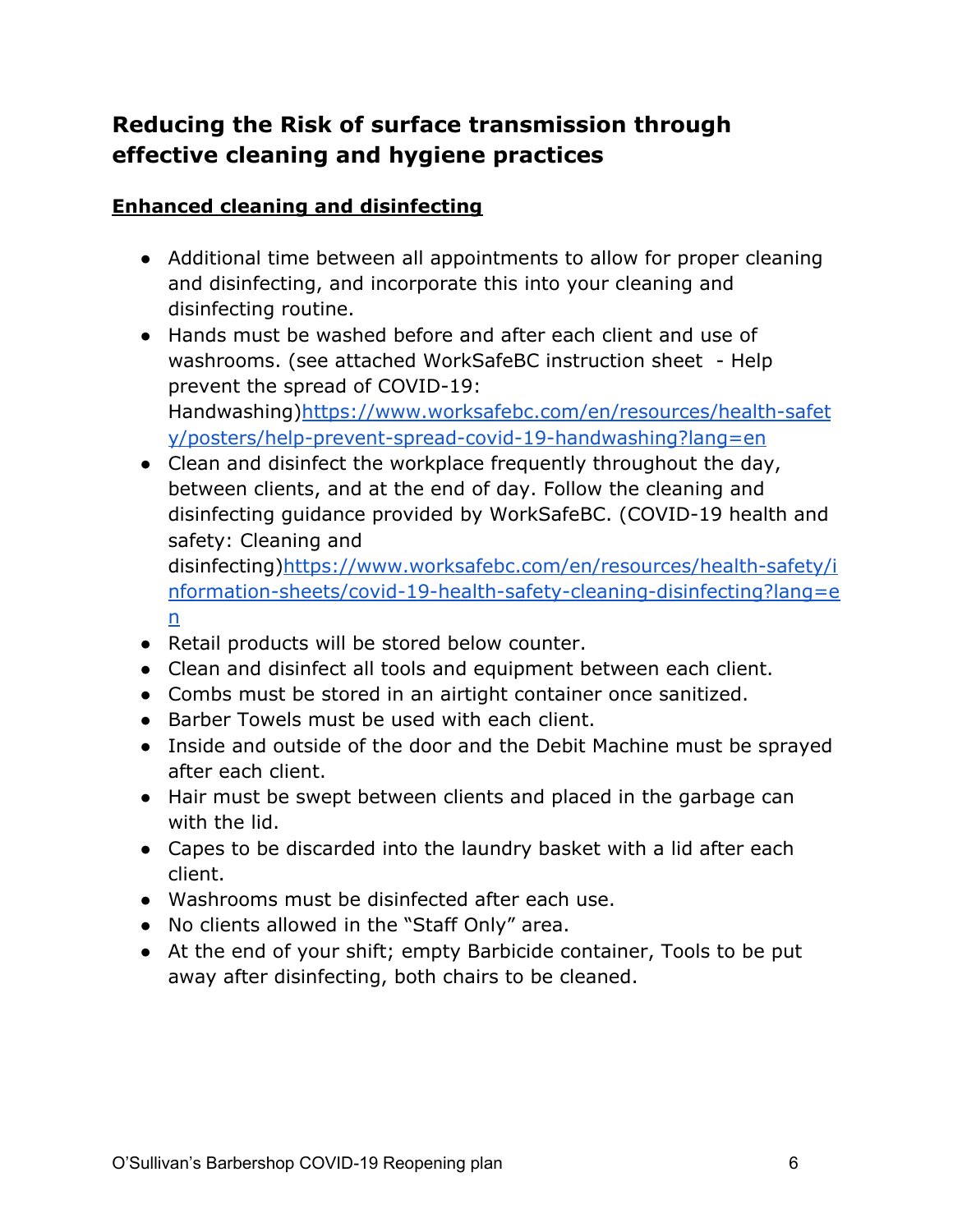### **Illness in the Workplace Procedures**

Our workplace policies ensure that workers and others showing symptoms of COVID-19 are prohibited from the workplace.

- Anyone who has had symptoms of COVID-19 in the last 10 days. Symptoms include fever, chills, new or worsening cough, shortness of breath, sore throat, and new muscle aches or headache.
- Are a close contact of a person who tested positive for COVID-19
- Anyone directed by Public Health to self-isolate.
- Anyone who has arrived from outside of Canada or who has had contact with a confirmed COVID-19 case must self-isolate for 14 days and monitor for symptoms.
- Visitors are prohibited or limited in the workplace.
- Our policy addresses workers who may start to feel ill at work. It includes the following: Sick workers should be asked to wash or sanitize their hands, and the worker will be asked to go straight home. [Consult the BC COVID-19 Self-Assessment Tool, or call 811 for further guidance related to testing and self-isolation.] If the worker is severely ill (e.g., difficulty breathing, chest pain), call 911. <https://bc.thrive.health/>
- Clean and disinfect any surfaces that the ill worker has come into contact with.
- If you are feeling unwell phone call the night before and stay home.